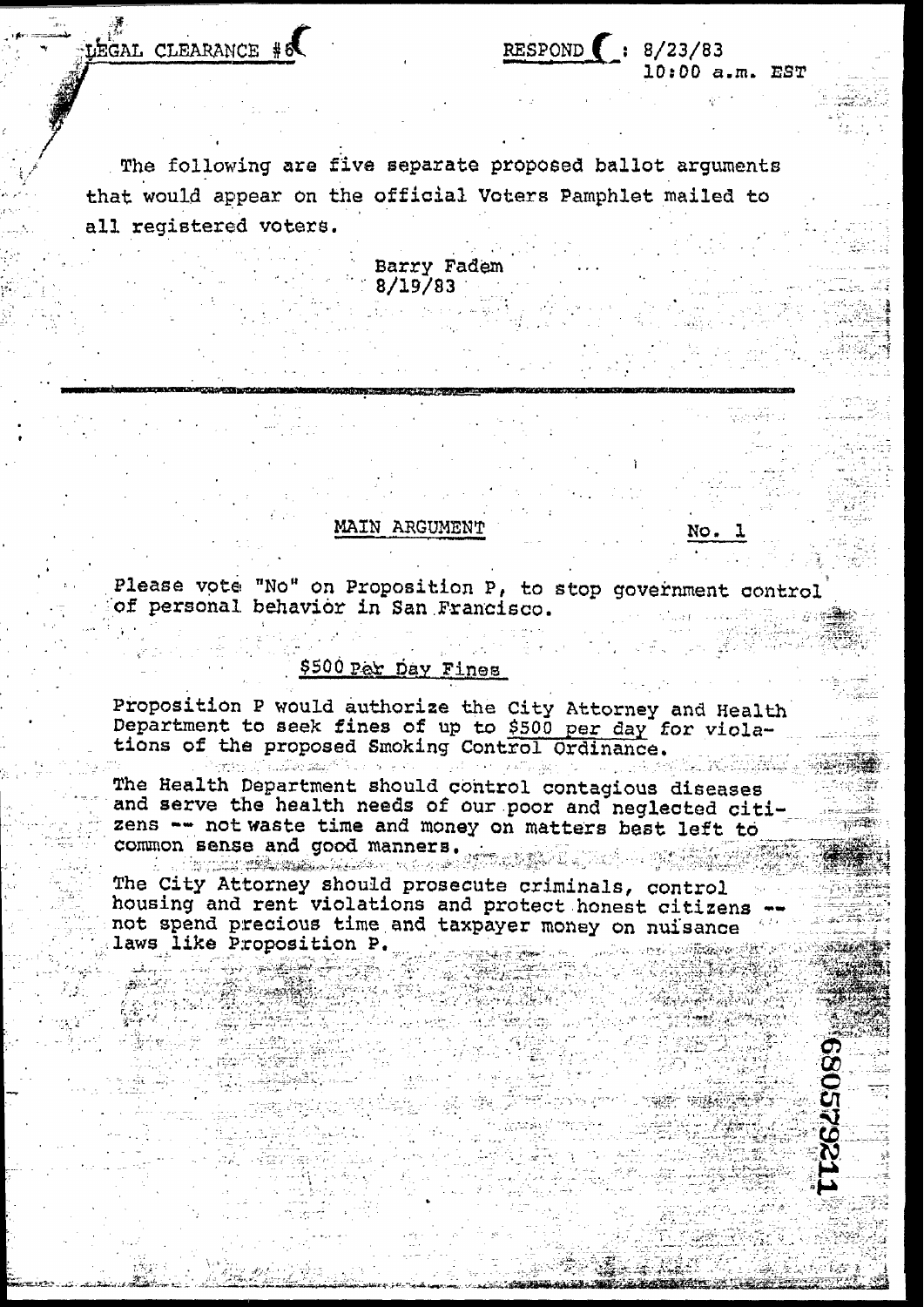### Discrimination

Executives with private offices are not controlled by this Yet secretaries, bookkeepers, account staff, key law. punch operators -- and every other office worker who must share an office workplace -- must comply with the law. Why should managment receive special privileges under the  $1$ aw $2$ 

And Proposition P does not cover about 80% of government offices, while it does requlate every private company in this city. Why should employees of private businesses have tougher work rules than state or federal employees?

Proposition P is unfair and discriminatory.

### One Man Rule

If even one single person objects to smoking policies at an office, the entire workplace must be declared completely nonsmoking for everyone. Smokers have no right to be provided with a smoking area; and Proposition P does not authorize any appeal process.

Labor unions have no bargaining rights under Proposition P. The decision of the employer to outlaw smoking is final, and management is not required to even consult with employee Both the Chamber of Commerce and the representatives. Central Labor Council, AFL-CIO ask you to vote "No on P"

# A Law To Force People Apart

್ತಾಲಿಕಾರ್

People in San Francisco usually find a way to solve their personal differences without the heavy hand of government.

Den Lathern Golden

This law is overkill. It goes too far into personal behavior and piivate working relationships. It creates con flict and bad feelings among people in our city.

Please join us in voting "No" on Proposition P.

[Name of signators to appear here]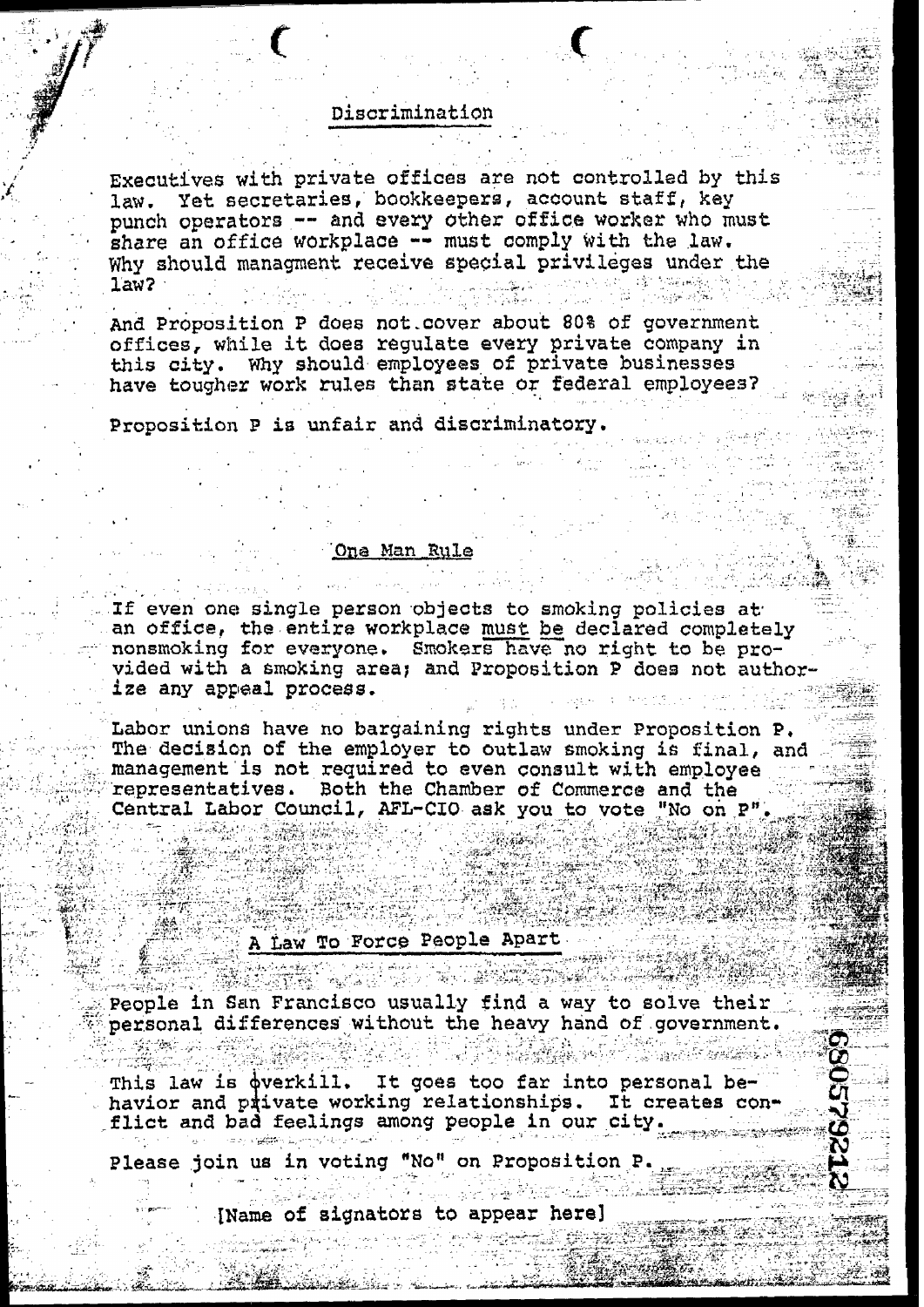### POLICE ARGUMENT

We urge you to vote "No" on Proposition P.

Should our City Attorney be investigating illegal cigarette smoking instead of prosecuting crimes?

Proposition P is a dangerously heavy-handed way of dealing with an issue better resolved privately among reasonable people and \$500 per day is an unreasonable fine for such a law.

We want a city that respects law and order. Proposition P breeds disrespect for law, and will create chaos instead of harmony.

It's a bad law and we ask you to join us in voting "No" on Proposition P.

[Name of signators to appear here]

### LABOR-CHAMBER ARGUMENT

No.

No.

 $\mathbf{2}$ 

Labor and managment ask that you vote "No" on Proposition P. Here's why:

Proposition P is a bad idea that will creat conflict and intrude into personal behavior and internal office procedures. 

Proposition P is overkill. It creates more government than we need -- or want.

Proposition P undermines labor-management relations, and present opportunities for job discrimination and mischief.

The San Francisco Labor Council AFL-CIO and the San Francisco Chamber of Commerce officially urge a "No" vote on Proposition Р.

[Name of signators to appear here]